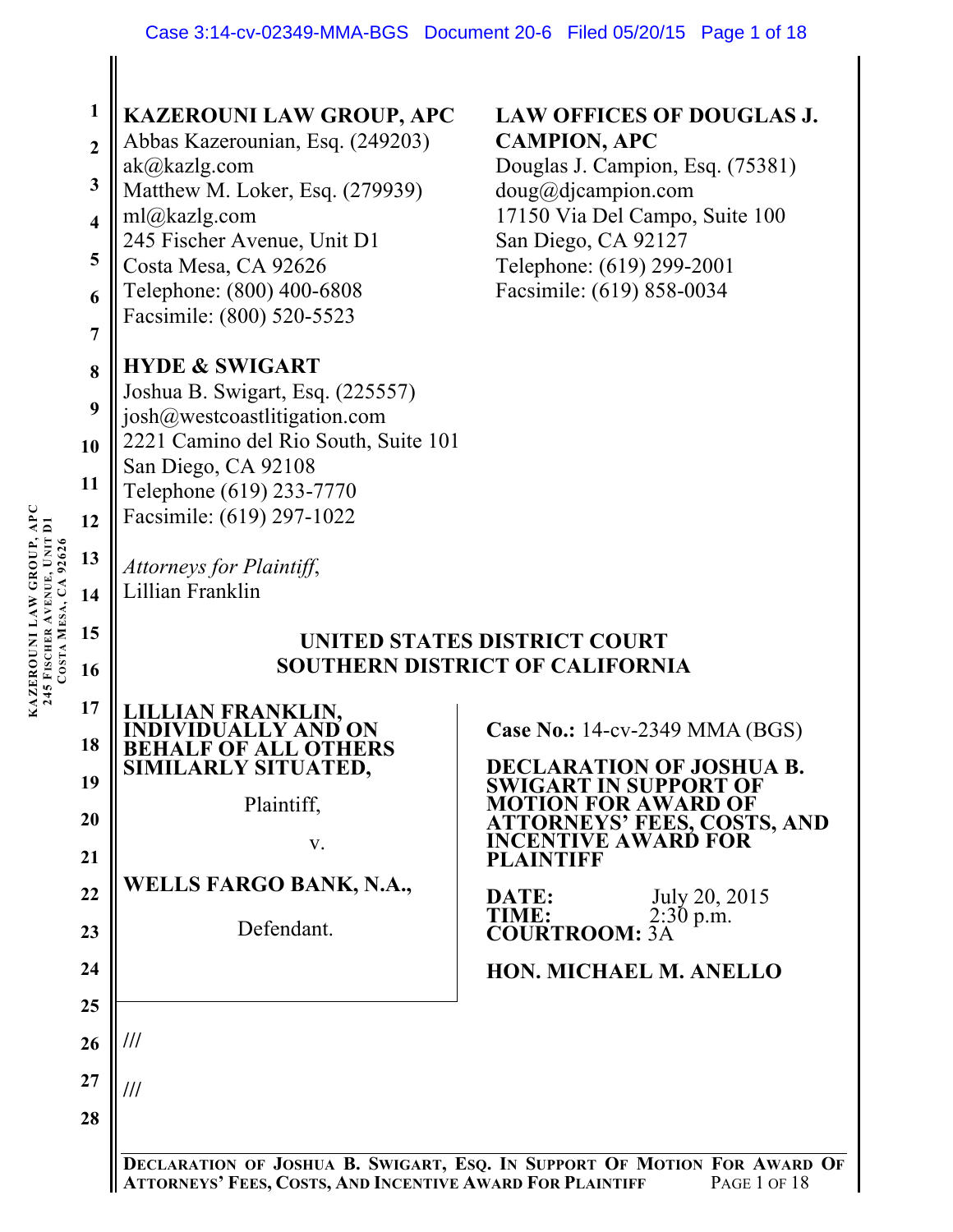## **DECLARATION OF JOSHUA B. SWIGART, ESQ.**

I, JOSHUA B. SWIGART, declare:

1. I am one of the attorneys for the Plaintiff LILLIAN FRANKLIN ("Plaintiff") in this action. I submit this declaration in support of the Motion for Attorneys' Fees and Costs against Defendant WELLS FARGO BANK, N.A. ("Defendant"). I am licensed to practice law before this court and all California state courts. If called as a witness, I would competently testify to the matters herein from personal knowledge.

2. This declaration is based upon my personal knowledge, except where expressly noted otherwise.

3. I am a partner of the law firm of Hyde & Swigart, co-counsel of record for Plaintiff and I am a member in good standing of the bars of the State of California and District of Columbia. I am also admitted in every federal district in California and have handled federal litigation in Arizona, Washington, Minnesota, Tennessee and Texas. I respectfully submit this declaration in Support of Plaintiff's Motion for Attorneys' Fees and Costs.

## **Background and Experience**

- **18 19 20 21 22** 4. Since my admission to the California bar in 2003, I have been engaged exclusively in the area of consumer rights litigation, primarily in the area of fair debt collections, the defense of debt collection lawsuits, and class action litigation under the Telephone Consumer Protection Act; Fair Debt Collection Practices Act; and, various state privacy statutes.
- **23 24 25 26 27** 5. Hyde & Swigart has been preliminarily confirmed as class counsel for purposes of this action and to proceed with the class action settlement. My firm, Hyde & Swigart, in which I am a principal, has litigated over 1,200 cases in the past eleven years. My firm has three offices in two states, San Diego, California, Riverside, California and Phoenix, Arizona. Hyde &
	- **DECLARATION OF JOSHUA B. SWIGART, ESQ. IN SUPPORT OF MOTION FOR AWARD OF ATTORNEYS' FEES, COSTS, AND INCENTIVE AWARD FOR PLAINTIFF**

**1**

**2**

**3**

**4**

**5**

**6**

**7**

**8**

**9**

**10**

**11**

**12**

**13**

**14**

**15**

**16**

**17**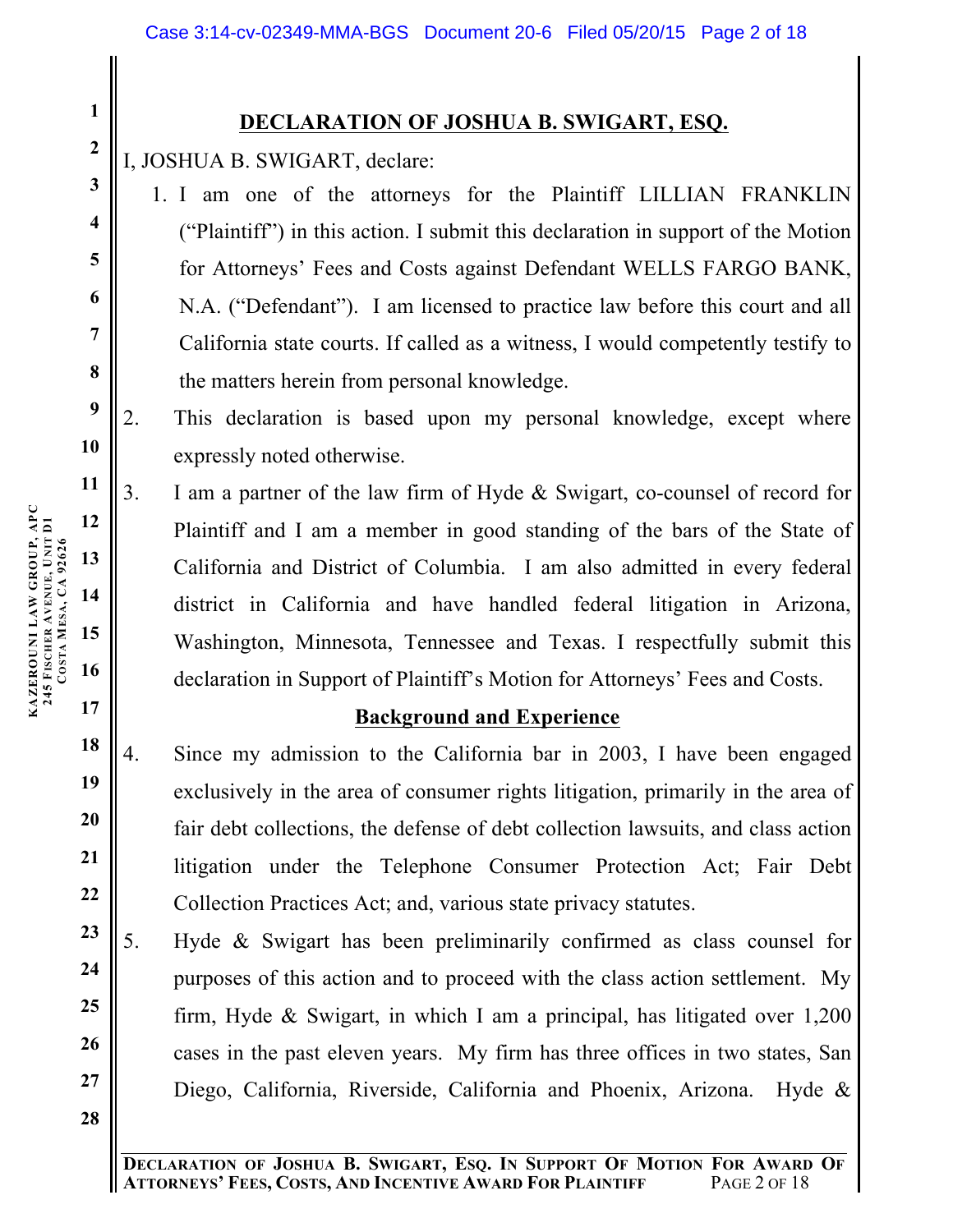Swigart has extensive experience in consumer class actions and other complex litigation. My firm has a history of aggressive, successful prosecution of consumer class actions, specifically under the Fair Debt Collection Practices Act; the Telephone Consumer Protection Act; and, various state privacy acts, including California Penal Code § 630, et seq.

## **Experience Relevant to Class Actions**

6. I have filed and litigated several other class actions where my firm has obtained favorable results for consumers; been approved as class counsel; and, had similar petitions approved. The following is a non-exhaustive list of other class actions which I am or have been personally involved in:

- a. *Knell v. FIA Card Services, N.A.*, 12-cv-426 AJB (WVG) (S.D. Cal.) (California class action settlement under Penal Code 632 et seq., for claims of invasion of privacy. Settlement resulted in a common fund in the amount of \$2,750,000; preliminarily approved on January 23, 2014;
- b. *Zaw v. Nelnet, Inc.*, C 13-5788 RS (N.D. Cal.) (California class action settlement under Penal Code 632 et seq., for claims of invasion of privacy. Settlement resulted in a common fund in the amount of \$1,188,110.00; finally approved on November 14, 2014;
- c. *Bellows v. NCO Financial Systems, Inc*., 07-CV-01413 W (AJB) (S.D. Cal)(One of the first class action settlements under the TCPA in the nation; Hyde & Swigart served as co-lead counsel; final approval grated in 2009);
- d. *Adams v. AllianceOne, Inc.*, 08-CV-0248 JAH (S.D. Cal) (Nationwide TCPA class settlement providing class relief of \$40 per claiming class member resulting in over \$2,500,000 paid to claiming class members; final approval granted in 2013);
- e. *Lemieux v. Global Credit & Collection Corp*., 08-CV-1012 IEG (POR) (S.D. Cal.) (Co-lead counsel on a national TCPA class settlement

**1**

**2**

**3**

**4**

**5**

**6**

**7**

**8**

**9**

**10**

**11**

**18**

**19**

**20**

**21**

**22**

**23**

**24**

**25**

**26**

**27**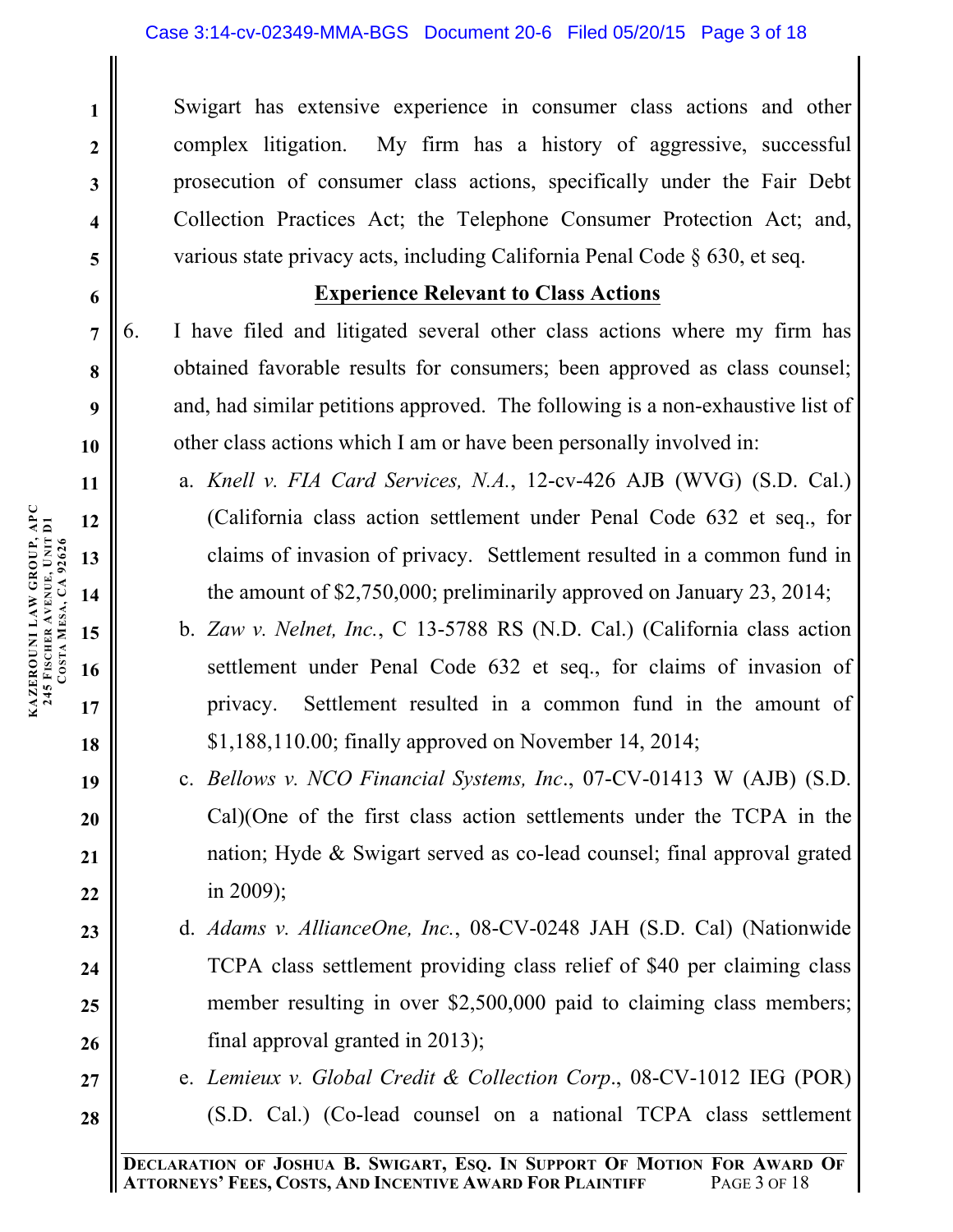providing class recovery in the amount of \$70 for each claiming class member; final approval granted in 2011);

- f. *Gutierrez, et al. v. Barclays Group, et al.*, 10-CV-1012 DMS (BGS) (Common fund created in the amount of \$8,262,500 based on the receipt of unsolicited text messages; final approval granted 2012);
- g. *Knutson, et al. v. Schwan's Home Service, Inc.*, 12-CV-00964-GPC-DHB (S.D. Cal.)(Heavily contested TCPA class action; Currently serving as co-lead counsel and obtaining class certification (Sept. 2013);
- h. *Malta, et al. v. Wells Fargo Home Mortgage, et al*., 10-CV-1290 IEG (BLM) (Served as co-lead counsel for a settlement class of borrowers in connection with residential or automotive loans and violations of the TCPA in attempts to collect on those accounts; obtained a common settlement fund in the amount of \$17,100,000; final approval granted in 2013);
- i. *Conner v. JPMorgan Chase Bank, et al*., 10-CV-1284 DMS (BGS) (S.D. Cal.) (Served as co-lead counsel for the settlement class of borrowers in connection with residential loans and TCPA violations stemming from the collection of those accounts; finally approved in 2015);
- j. *In Re: Midland Credit Management, Inc., Telephone Consumer Protection Act Litigation*, 11-md-2286 MMA (MDD) (S.D. Cal.) (Counsel for a Plaintiff in the lead action, prior to the action being recategorized through the multi-district litigation process; still actively involved in the MDL litigation and settlement process);
- k. *In Re: Portfolio Recovery Associates, LLC Telephone Consumer Protection Act Litigation*, 11-md-02295-JAH (BGS) (Counsel for a Plaintiff in the lead action, prior to the action being recategorized through the multi-district litigation process; still actively involved in the MDL litigation and settlement process);

**18**

**19**

**20**

**21**

**22**

**23**

**24**

**25**

**26**

**27**

**28**

**1**

**2**

**3**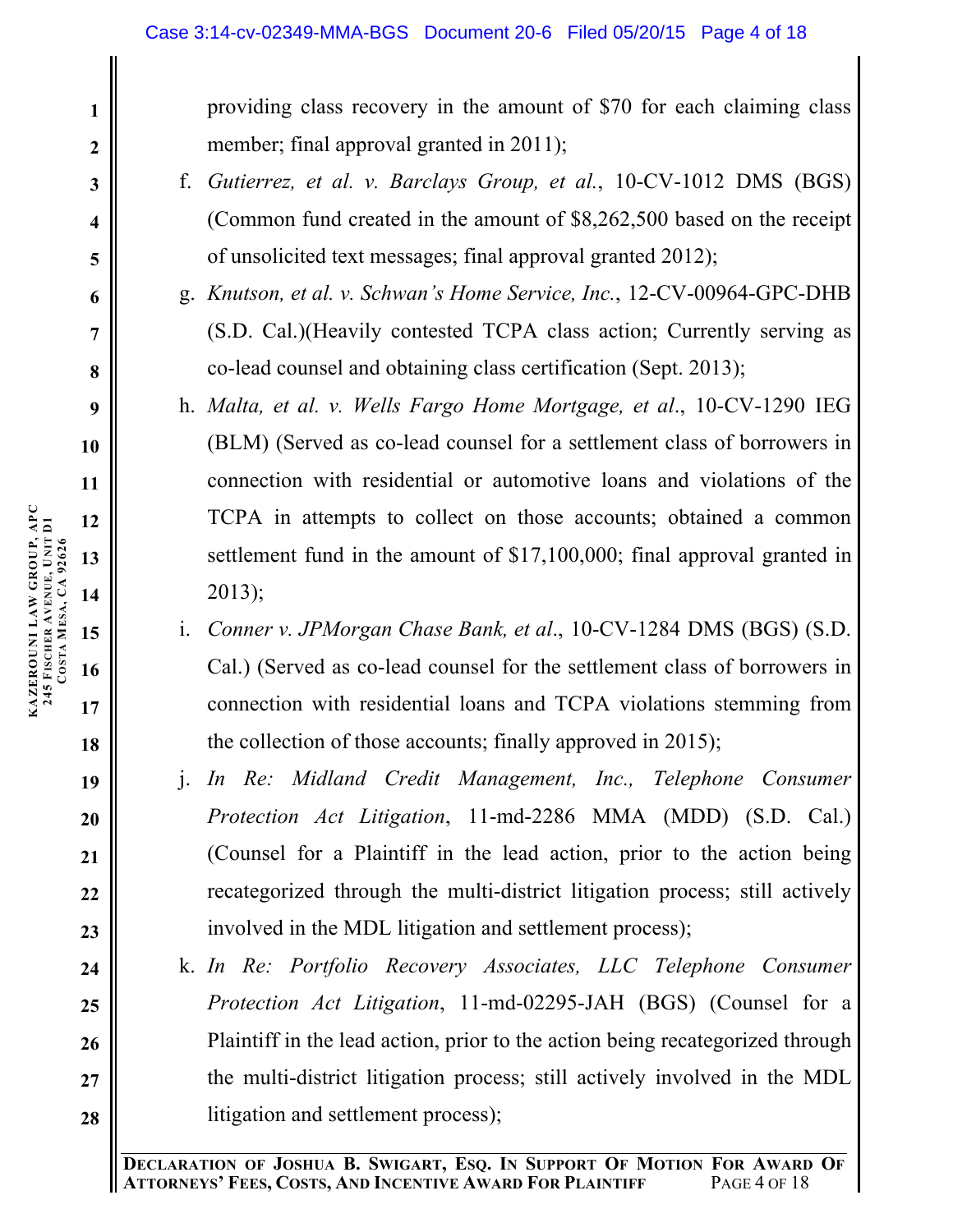- l. *Arthur v. SLM Corporation*, 10-CV-00198 JLR (W.D. Wash.) (Nationwide settlement achieving the then-largest monetary settlement in the history of the TCPA: \$24.15; final approval granted in 2012)
- m. *Lo v. Oxnard European Motors, LLC, et al*., 11-CV-1009-JLS-MDD (S.D. Cal.) (Achieving one of the highest class member payouts in a TCPA action of \$1,331.25; final approval granted in 2012);
- n. *Sarabri v. Weltman, Weinberg & Reis Co., L.P.A.*, 10-01777-AJB (NLS) (S.D. Cal.) (Approved as co-lead counsel and worked to obtain a national TCPA class settlement where claiming class members each received payment in the amount of \$70.00; final approval granted in 2013);
- o. *Barani v. Wells Fargo Bank, N.A*., 12-CV-02999-GPC (KSC) (S.D. Cal.) (Class action settlement under the TCPA for the sending of unauthorized text messages to non-account holders in connection to wire transfers; finally approved in 2015);
- p. *Mills v. HSBC Bank Nevada, N.A.*, Case No. 12-CV-04010-SI (N.D.  $Cal.$ );
- q. *Martin v. Wells Fargo Bank, N.A.*, 12-CV-06030-SI (N.D. Cal.);
- r. *Heinrichs v. Wells Fargo Bank, N.A.*, 13-CV-05434-WHA (N.D. Cal.);
- s. *Hoffman v. Bank of America*, 12-cv-539 JAH (DHB) (S.D. Cal.) (California class action settlement under Penal Code 632 et seq., for claims of invasion of privacy. Settlement resulted in a common fund in the amount of \$2,600,000; preliminarily approved on February 13, 2014; and,
- t. *Couser v. Comenity Bank*, 12-cv-484 MMA (BGS) (S.D. Cal.) (California class action settlement under Penal Code 632 et seq., for claims of invasion of privacy. Settlement resulted in a common fund in the amount of \$8,400,000; pending final approval before this Court).
- **28 ///**

**1**

**2**

**3**

**4**

**5**

**6**

**7**

**8**

**9**

**19**

**20**

**21**

**22**

**23**

**24**

**25**

**26**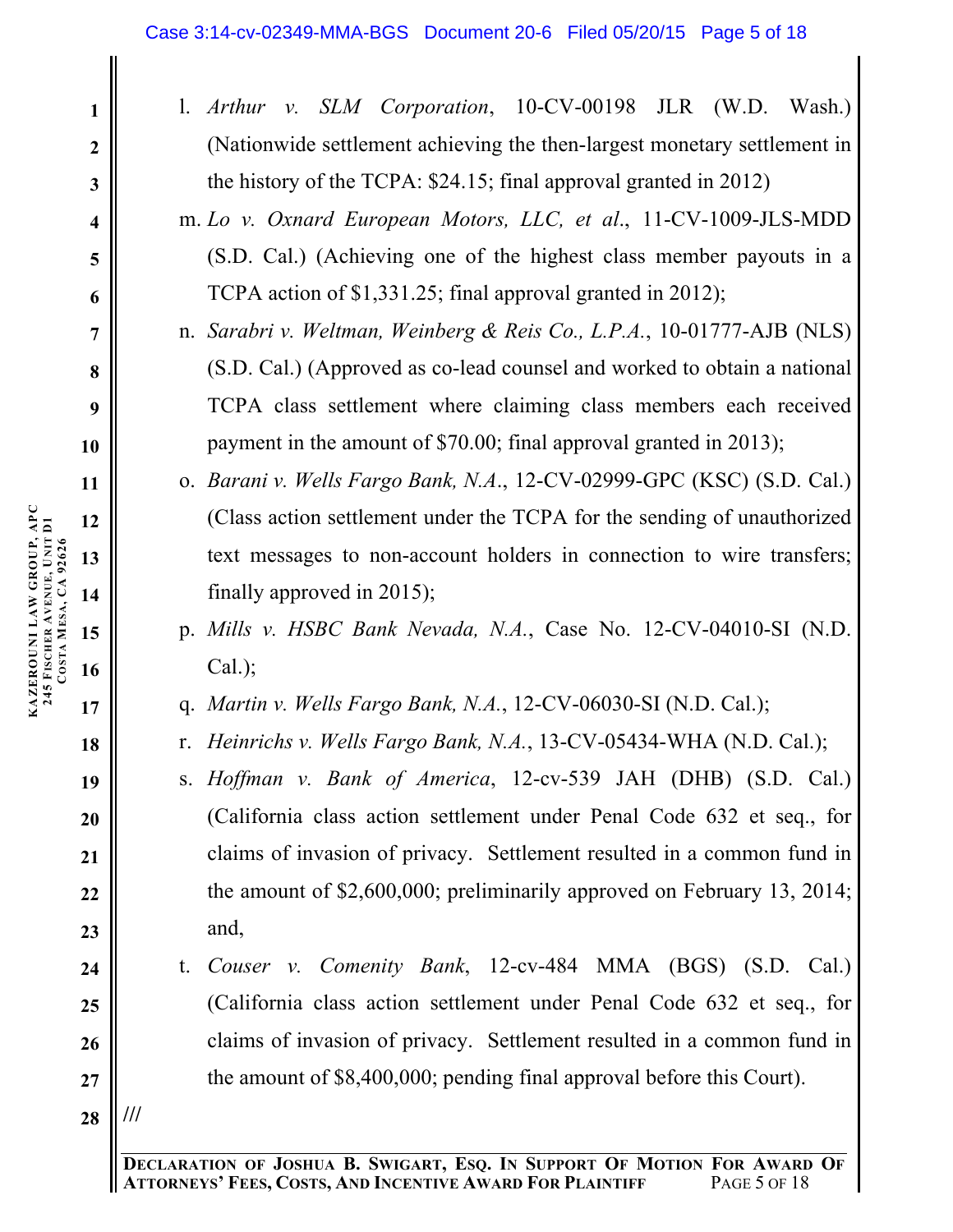7. Many the cases listed above, which have settled, have resulted in the creation of combined common funds and/or distribution to class member in the tens of millions of dollars. The outstanding results mentioned above are a direct result of the diligence and tenacity shown by both myself and Hyde & Swigart in successfully prosecuting complex class actions.

## **Hyde & Swigart's Other Consumer Related Experience and Results**

- 8. Hyde & Swigart has extensive experience in other consumer related issues, including the Telephone Consumer Protection Act, the Fair Debt Collection Practices Act and other related consumer statutes. A brief summary of a noninclusive list of notable published decisions are as follows:
	- a. *CashCall, Inc. v. Superior Court*, 159 Cal. App. 273 (2008); (Allowing the original plaintiff who lacked standing in a class action to conduct precertification discovery of the identities of potential plaintiffs with standing);
	- b. *Kight v. CashCall, Inc.*, 200 Cal. App. 4th 1377 (2011); (Co-lead counsel on a class action involving privacy rights under Cal. Penal Code § 632 et seq. Appeals court reversing the trial courts granting of Defendant's motion for summary judgment after case was certified);
	- c. *Engelen v. Erin Capital Management, LLC*, et al., No. 12-55039 (9th Cir. 2013, not for publication, D.C. No.: 3:10-cv-01125-BEN-RBB) (Reversing the lower court's granting of summary judgment to the defendant debt collector on the basis of the bona fide error defense and remanding for further proceedings);
	- d. *Sherman v. Yahoo!, Inc.*, 2014 U.S. Dist. LEXIS 13286; 13-CV-0041- GPC-WVG (S.D. Cal.) (TCPA class action where Defendant's motion for summary judgment was denied holding that a single call or text message with the use of an ATDS may be actionable under the TCPA);

**DECLARATION OF JOSHUA B. SWIGART, ESQ. IN SUPPORT OF MOTION FOR AWARD OF ATTORNEYS' FEES, COSTS, AND INCENTIVE AWARD FOR PLAINTIFF** PAGE 6 OF 18

**1**

**2**

**3**

**4**

**5**

**6**

**7**

**8**

**9**

**10**

**11**

**18**

**19**

**20**

**21**

**22**

**23**

**24**

**25**

**26**

**27**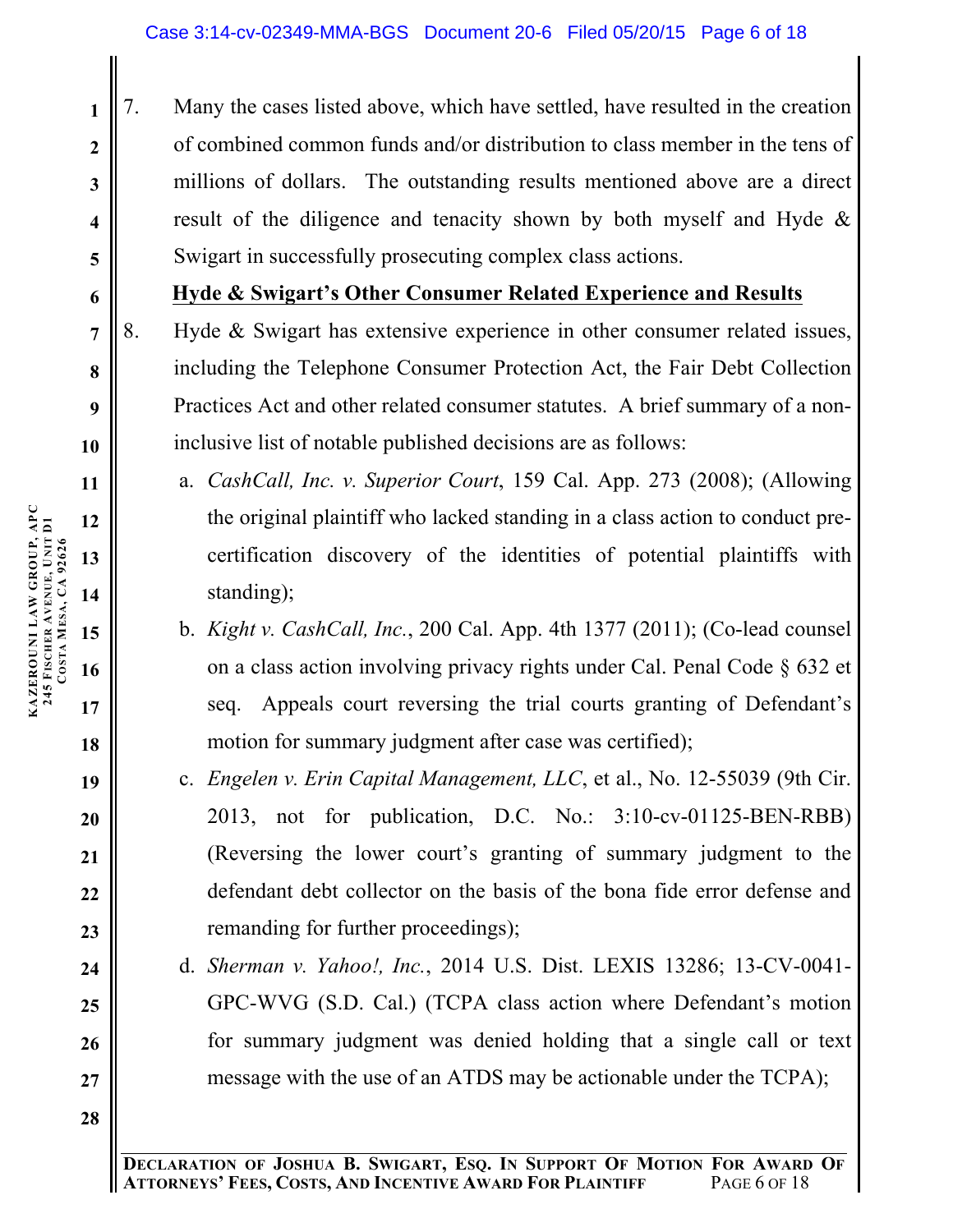- e. *Olney v. Progressive Casualty Insurance Company*, 2014 U.S. Dist. LEXIS 9146 (S.D. Cal.); 13-CV-2058-GPC-NLS (Defendant's motion to dismiss or in the alternative to strike the class allegations was denied finding that debt collection calls were not exempt from coverage under the TCPA);
- f. *Iniguez v. The CBE Group, Inc.*, 2013 U.S. Dist. LEXIS 127066 (E.D. Cal.); 13-CV-00843-JAM-AC (The court denying Defendant's motion to dismiss and to strike class allegations holding that the TCPA applies to any call made to a cellular telephone with an ATDS).
- g. *Catala v. Resurgent Capital Servs., L.P.*, 08-CV-2401 NLS, 2010 U.S. Dist. LEXIS 63501 (S.D. Cal.) (Co-lead counsel on a class settlement involving the Fair Debt Collection Practices Act);
- h. *Hosseinzadeh v. M.R.S. Assocs*., 387 F. Supp. 2d 1104 (C.D. Cal. 2005) (Summary judgment was granted *sua sponte* in favor of a debtor where debt collector violated the Fair Debt Collection Practices Act, when its employees failed to disclose the debt collector's identity and the nature of its business in the messages left on the debtor's answering machine). This case has now been followed in at least four different districts throughout the country.
- i. *Edstrom v. All Servs. & Processing*, 2005 U.S. Dist. LEXIS 2773 (N.D. Cal. 2005) (Numerous omissions from a letter sent by a debt collector to members of a homeowners association, and a statement requiring any dispute to be put in writing, violated 15 U.S.C. § 1692g(a) of the FDCPA and Cal. Civ. Code §1788.17. The FDCPA required strict compliance; actual confusion on debtors' part was not required);
- j. *Forsberg v. Fid. Nat'l Credit Servs*., 2004 U.S. Dist. LEXIS 7622 (S.D. Cal. 2004) (Plaintiff alleged sufficient facts to support his claim that a collection company, in its initial communication, did not comply with the

**18**

**19**

**20**

**21**

**22**

**23**

**24**

**25**

**26**

**27**

**28**

**1**

**2**

**3**

**4**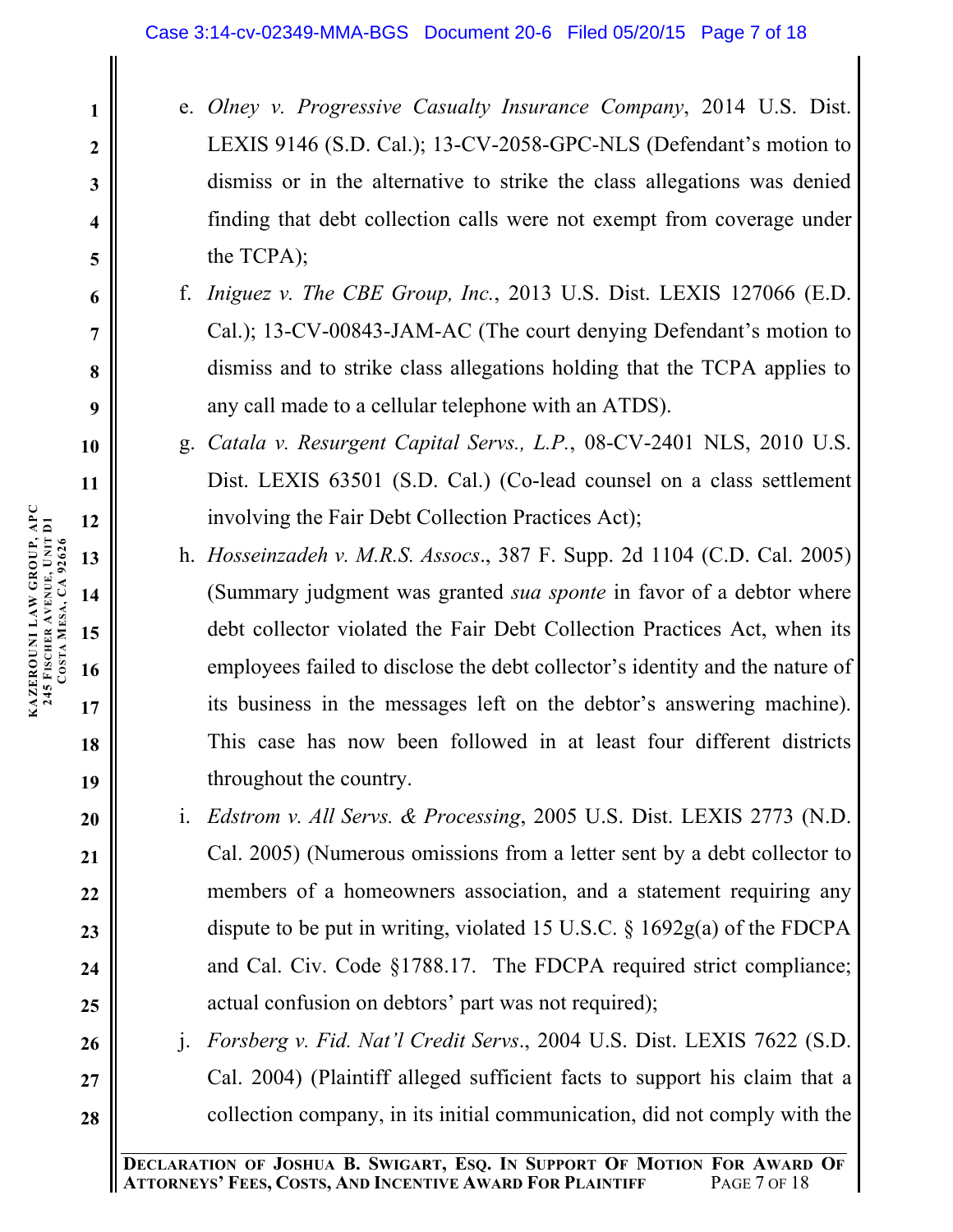statutory requirements for notice of validation of debts under the FDCPA)

- k. *Sparrow v. Mazda Am. Credit*, 385 F. Supp. 2d 1063 (N.D. Cal. 2005) (Court struck Defendant's counter claim of the underlying debt in a fair debt action based on lack of subject matter jurisdiction);
- l. *Geoffroy, et al. v. Washington Mutual Bank,* 484 F. Supp. 2d 1115 (S.D. Cal. 2007) (Court striking down Defendant's arbitration agreement as both procedurally and substantively unconscionable);
- m. *Yang v. DTS Financial Group*, 07-CV-1731 JLS (WMC) (Holding that for profit debt settlement companies are covered under the FDCPA and can be construed as "debt collectors" under 15 U.S.C. § 1692a(6));
- n. *Mason v. Creditanswers,* 2008 U.S. Dist. LEXIS 68575 (Holding that a forum selection clause causing a California consumer to litigate its claims seems contrary to the polices advanced by certain consumer protection statutes);
- o. *Myers v. LHR, Inc*., 543 F.Supp.2d 1215 (2008); (Recognizing actual and statutory damages in the amount of \$92,000 in a default judgment based on violations of the State and Federal collection statutes);
- p. *Yates v. Allied Intl Credit Corp*., 578 F. Supp. 2d 1251 (2008) (Holding a debtors claim based on the FDCPA stemming from the filing of a false police report was not subject to the litigation privilege under Cal. Civ. Code  $\S$  47(b));
- q. *Owings v. Hunt & Henriques, et al*., 2010 U.S. Dist. LEXIS 91819 (S.D. Cal.) (Recognizing that the Service Members Civil Relief Act applies to California National Guard Members and that the debt collection attorney's false declaration the court violates the FDCPA);
- r. *Heathman v. Portfolio Recovery Assocs., LLC*, 2013 U.S. Dist. LEXIS 98742 (S.D. Cal. 2013) (Holding that failing to properly list and disclose

**1**

**2**

**3**

**4**

**5**

**6**

**7**

**8**

**9**

**18**

**19**

**20**

**21**

**22**

**23**

**24**

**25**

**26**

**27**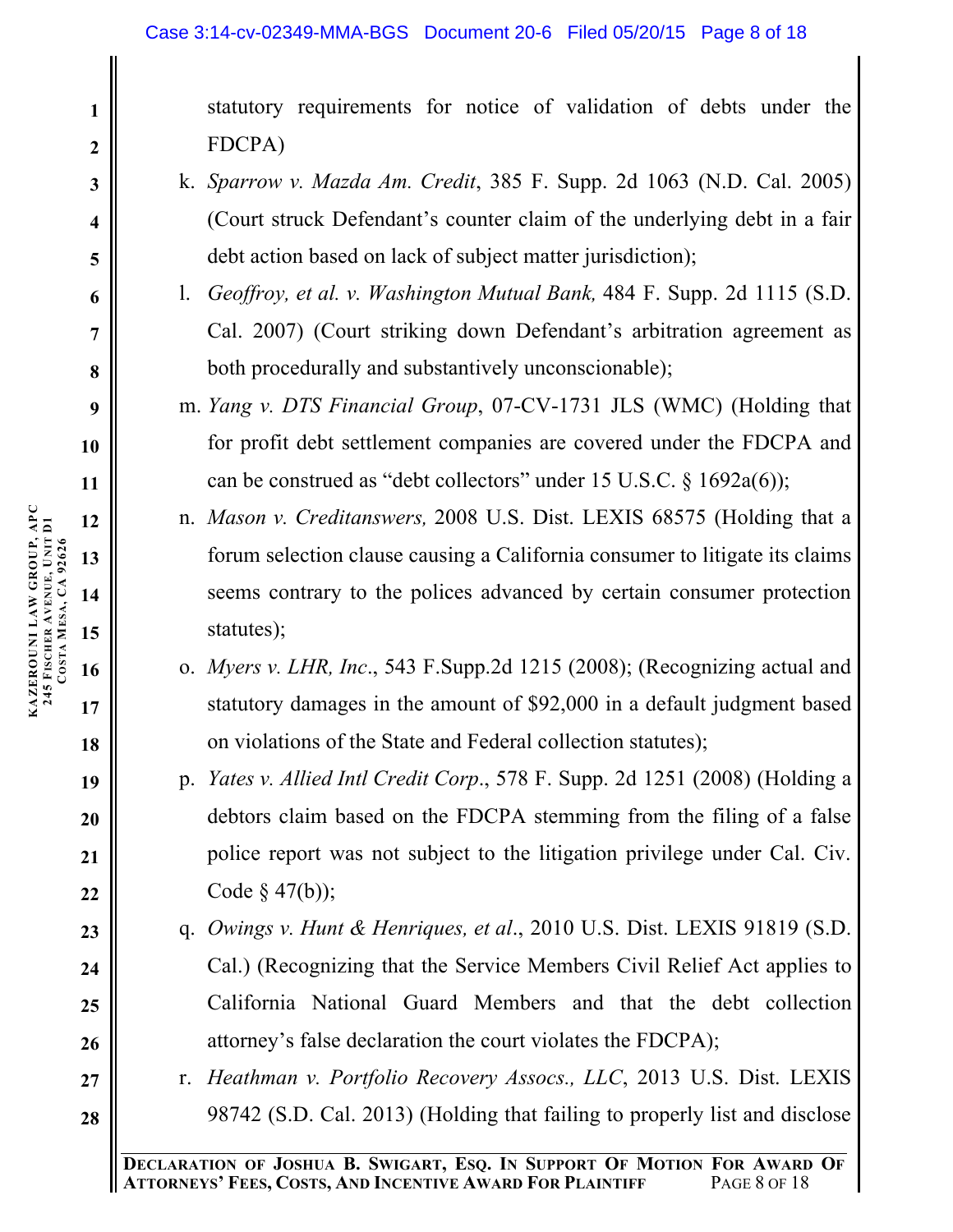| $\mathbf{1}$            | the identify of the original creditor in a state collection pleading is a      |  |  |
|-------------------------|--------------------------------------------------------------------------------|--|--|
| $\boldsymbol{2}$        | violation of the Fair Debt Collection Practices Act under 15 U.S.C. $\S$       |  |  |
| 3                       | $1692e)$ ).                                                                    |  |  |
| $\overline{\mathbf{4}}$ | <b>Additional Relevant Training, Speaking/Teaching Engagements and</b>         |  |  |
| 5                       | <b>Associations</b>                                                            |  |  |
| 6                       | I have undergone extensive training in the area of consumer law and the<br>9.  |  |  |
| $\overline{7}$          | Telephone Consumer Protection Act. The following is a list of recent training  |  |  |
| 8                       | conferences I attended, some of which I have presented:                        |  |  |
| 9                       | a. National Consumer Law Conference; Oakland, $CA - 2003$ ;                    |  |  |
| 10                      | b. National Consumer Law Conference (FDCPA Mini-Conference); Kansas            |  |  |
| 11                      | City, $MO - 2004$ ;                                                            |  |  |
| 12                      | c. National Consumer Law Conference; Boston, MA - 2004;                        |  |  |
| 13                      | d. Five-day extensive one-on-one training with The Barry Law Office; San       |  |  |
| 14                      | Diego, CA $-2005$ ;                                                            |  |  |
| 15                      | e. Three-day FDCPA Mini-Conference; Minneapolis, $MN - 2005$ ;                 |  |  |
| 16                      | Four-day extensive one-on-one training with The Barry Law Office;<br>f.        |  |  |
| 17                      | Minneapolis, $MN - 2005$ ;                                                     |  |  |
| 18                      | g. Four-day National Association of Consumer Advocates Conference;             |  |  |
| 19                      | Minneapolis, $MN - 2005$ ;                                                     |  |  |
| 20                      | h. Four-day National Consumer Law Center Conference; Nashville, TN -           |  |  |
| 21                      | 2008;                                                                          |  |  |
| 22                      | Three-day National Consumer Law Center Conference; Portland, OR -<br>1.        |  |  |
| 23                      | 2008;                                                                          |  |  |
| 24                      | Speaker at a Three-day National Consumer Law Center Conference; San<br>$\cdot$ |  |  |
| 25                      | Diego, CA - 2009;                                                              |  |  |
| 26                      | k. Speaker ABA/JAG presentation to military service members and counsel;       |  |  |
| 27                      | MCRD, San Diego $CA - 2010$ ;                                                  |  |  |
| 28                      |                                                                                |  |  |
|                         |                                                                                |  |  |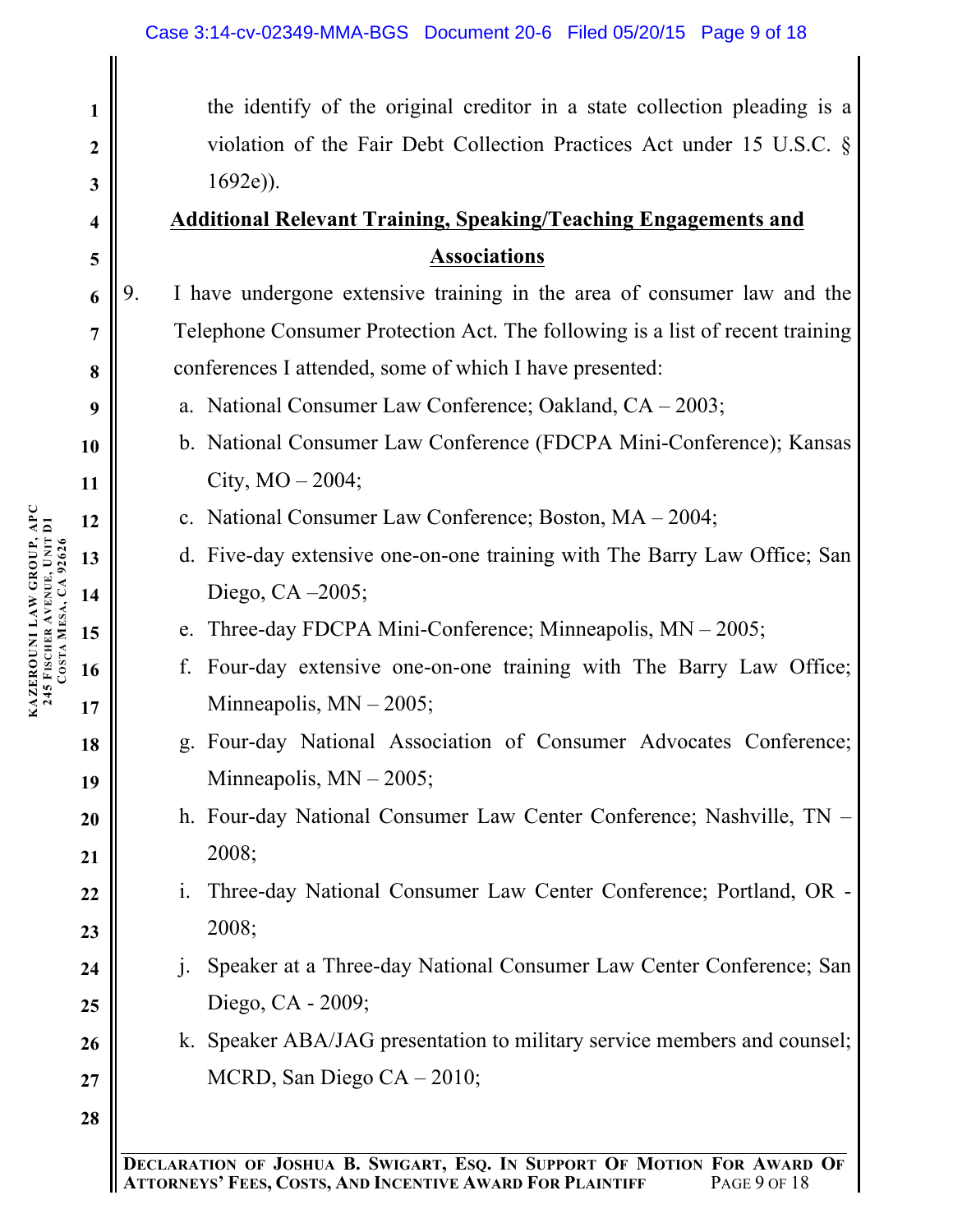## Case 3:14-cv-02349-MMA-BGS Document 20-6 Filed 05/20/15 Page 10 of 18

| $\mathbf{1}$            | $\mathbf{l}$ .                                                           | Speaker ABA teleconference on defending consumer credit card debt and   |
|-------------------------|--------------------------------------------------------------------------|-------------------------------------------------------------------------|
| $\boldsymbol{2}$        |                                                                          | related issues; San Diego, $CA - 2010$ ;                                |
| $\mathbf{3}$            |                                                                          | m. Three-day National Consumer Law Center Conference; Seattle, WA -     |
| $\overline{\mathbf{4}}$ | 2011;                                                                    |                                                                         |
| 5                       |                                                                          | n. Two-day FDCPA Mini-Conference; New Orleans; LA - 2012;               |
| 6                       |                                                                          | o. Two-day National Consumer Law Center Conference on the FDCPA;        |
| $\overline{7}$          | Seattle, WA - 2012;                                                      |                                                                         |
| 8                       |                                                                          | p. National Consumer Law Center Conference, National Convention;        |
| 9                       | Baltimore, MD - 2013;                                                    |                                                                         |
| 10                      |                                                                          | q. Speaker ABA National Conference, Business Litigation Section; Trends |
| 11                      |                                                                          | in Consumer Litigation; San Francisco, CA - 2013;                       |
| 12                      |                                                                          | r. Speaker National Consumer Law Center; Nuts and Bolts of TCPA         |
| 13                      | Litigation; San Antonio, TX - 2014;                                      |                                                                         |
| 14                      |                                                                          | s. Speaker San Diego County Bar Association; Convergence of the FDCPA   |
| 15                      |                                                                          | and Consumer Bankruptcy; San Diego, CA - 2014;                          |
| 16                      | t.                                                                       | Guest Speaker at California Western School of Law; Consumer Law -       |
| 17                      | $2014$ ; and,                                                            |                                                                         |
| 18                      |                                                                          | u. Speaker National Association of Consumer Advocates; FDCPA & TCPA     |
| 19                      | Issues; Las Vegas, $NV - 2015$ .                                         |                                                                         |
| 20                      | 10.                                                                      | I am a member in good standing of the following local and national      |
| 21                      | associations:                                                            |                                                                         |
| 22                      | a.                                                                       | National Association of Consumer Advocates;                             |
| 23                      |                                                                          | b. Federal Bar Association, Southern District of California Chapter;    |
| 24                      | c. San Diego County Bar Association;                                     |                                                                         |
| 25                      | d. Riverside County Bar Association;                                     |                                                                         |
| 26                      | e.                                                                       | San Bernardino County Bar Association;                                  |
| 27                      | f.                                                                       | Enright Inns of Court (term ending May 2014);                           |
| 28                      | American Association for Justice.<br>g.                                  |                                                                         |
|                         | DECLARATION OF JOSHUA B. SWIGART, ESO. IN SUPPORT OF MOTION FOR AWARD OF |                                                                         |

**DECLARATION OF JOSHUA B. SWIGART, ESQ. IN SUPPORT OF MOTION FOR AWARD OF**   $\mathsf{l}$ **ATTORNEYS' FEES, COSTS, AND INCENTIVE AWARD FOR PLAINTIFF** PAGE 10 OF 18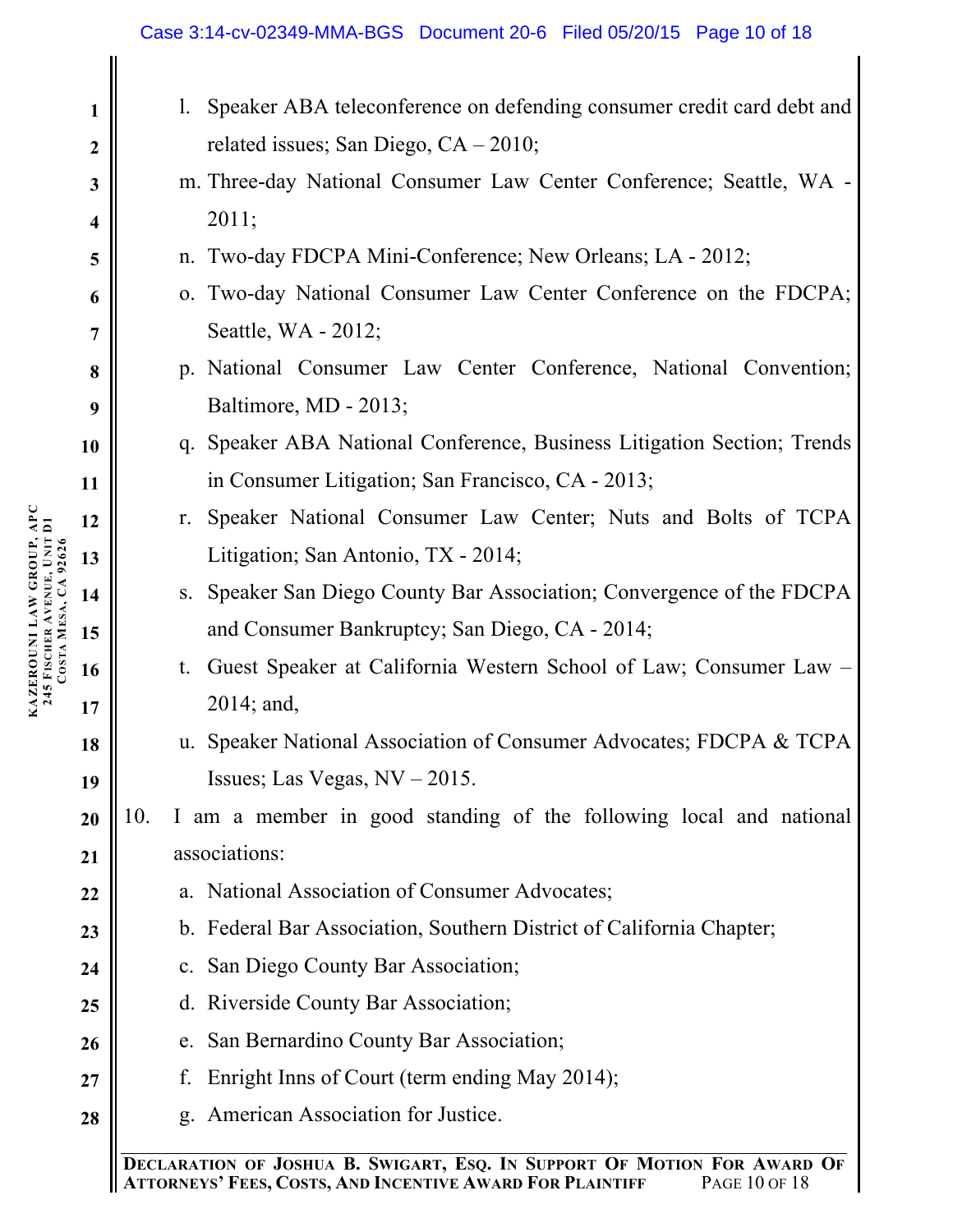# **Overview of Hyde & Swigart's Efforts in this Action Contingent Nature of Action**

13. There is pending in the United Stated District Court for the Southern District of California, a civil action entitled *Franklin v. Wells Fargo Bank, N.A.* ("Franklin Action") wherein Plaintiff alleged that Defendant had violated the Telephone Consumer Protection Act by autodialing Plaintiff, and the class members, on their respective cellular telephones without the recipient's prior express consent.

14. Prior to the filing of the Franklin Action, I, along with many other consumer attorneys, previously filed other TCPA class actions against Wells Fargo. In this cases, I learned valuable information regarding the business practices of Wells Fargo that ultimately lead to this strong settlement.

15. This matter required Hyde & Swigart to spend time on this litigation that could have been spent on other matters. My firm has not been paid anything for our work on these cases since they were filed. It is my opinion that law firms in such a position expect to receive a multiplier in cases such as these because of the risk taken, the extent to which firms are unable to take on other cases, the delay in getting paid and the costs we have to advance. At various times during the litigation of this class action, this lawsuit has consumed my time as well as my firm's resources.

## **Hyde & Swigart's Lodestar**

16. Hyde & Swigart has maintained contemporaneous time records since the commencement of this action. Hyde & Swigart has worked a total of 111.2 hours in this action, with a total lodestar of \$69,139.00.<sup>1</sup>

**25 ///**

**///**

**26**

**27**

**28**

**1**

**2**

**3**

**4**

**5**

**6**

**7**

**8**

**9**

**10**

**11**

**12**

**13**

**14**

**15**

**16**

**17**

**18**

**19**

**20**

**21**

**22**

**23**

 $<sup>1</sup>$  The hourly rate sought and used in this lodestar calculation is \$595.</sup>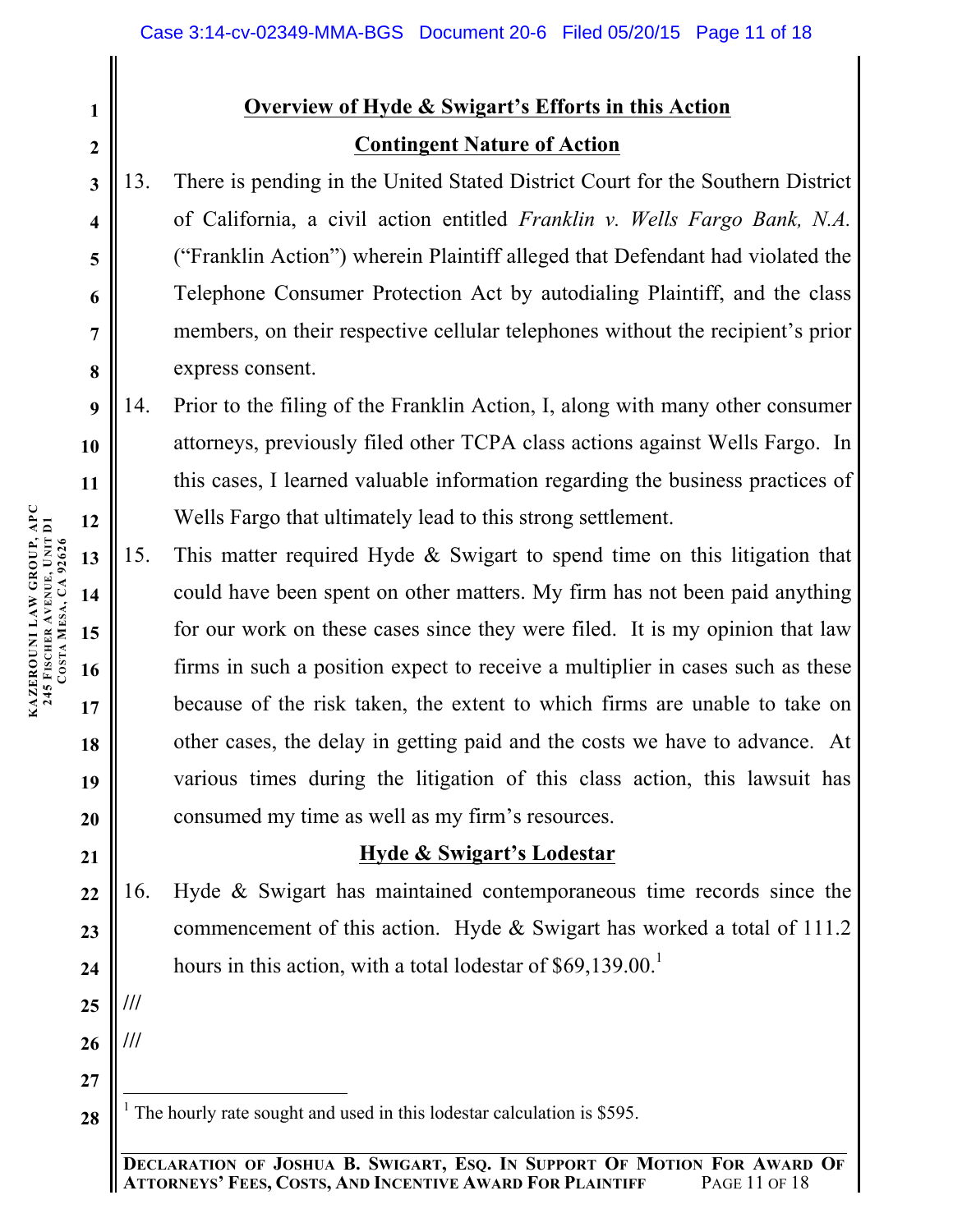- 17. In addition, I worked a total of 33.2 hours on a similar action against Wells Fargo entitled *Heinrichs v. Wells Fargo Bank, N.A.*, 13-cv-5434 WHA, previously filed in the Northern District of California (the "Heinrichs Action"). My total lodestar in that action is \$19,754.00.
- 18. All attorneys and staff at Hyde & Swigart are instructed to maintain contemporaneous time records reflecting the time spent on this and other matters. The regular practice at Hyde & Swigart is for all attorneys and staff to keep contemporaneous time records, maintained on a daily basis, and describing tasks performed in 0.1-hour increments. Firm policy requires all staff to enter their time into an electronic timekeeping system on a daily basis. I review and audit the time on a regular basis. In addition, I have removed the time billed by our paralegals and legal assistants. Thus, I have calculated the lodestar on time incurred by attorneys only.
- **14 15 16 17 18 19 20 21 22 23** 19. Hyde & Swigart's lodestar will grow slightly as we continue to finalize the settlement process and close the litigation. The claims period will last for a short time after submission of this Motion for Attorneys' Fees and Costs, and Hyde & Swigart's commitment of time and labor to this case will continue until and beyond that date. Hyde & Swigart will continue to assist Class members with individual inquiries, will oversee the claims resolution process, and Class Counsel will help resolve Class member challenges to the result of their claims submissions. Judging by previous experiences, these responsibilities will require amount of hours of work by Class Counsel over the coming months.

# **Hyde & Swigart's Costs**

**25 26 27** 20. Hyde & Swigart maintains all books and records regarding costs expended on each case in the ordinary course of business, which books and records evidence which checks have issued on each case and/or which accounts

**1**

**2**

**3**

**4**

**5**

**6**

**7**

**8**

**9**

**10**

**11**

**12**

**13**

**24**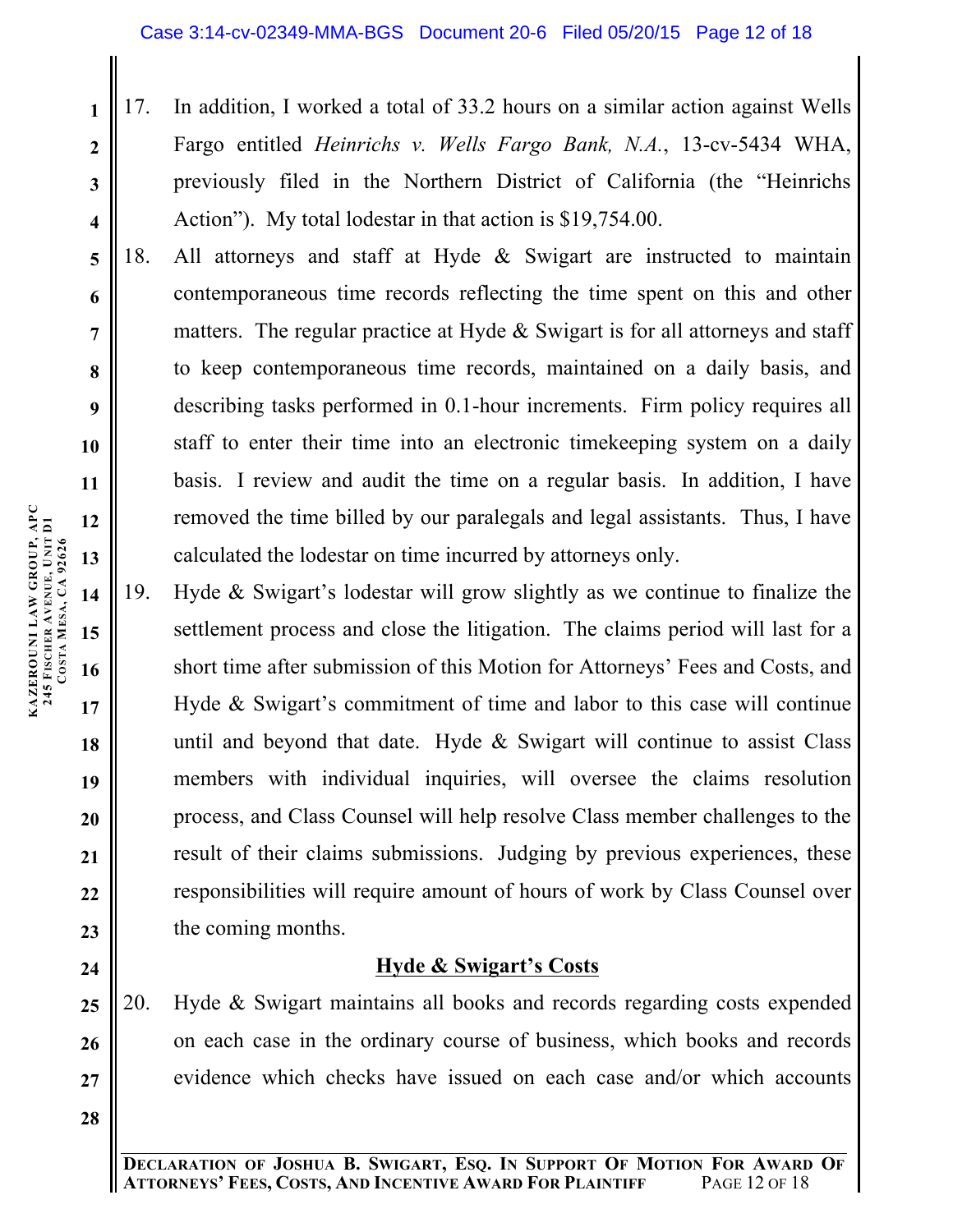payable are associated with each matter. I have reviewed the records of costs expended in this matter.

- 21. Hyde & Swigart has incurred substantial costs due to court costs, travel and mediation expenses in this action. In conferring with my co-counsel at Hyde & Swigart and the Law Office of Douglas J. Campion, I determined that our total costs for this matter are over \$15,000.00 but have agreed to reduce said costs for purposes of this settlement.
- **8 9 10 11** 22. As discussed in our Motion for Attorneys' Fees and Costs, I am not seeking to collect my costs in addition to the fees demanded therein. Said costs have been included in our demand for attorneys' fees to ensure that the class members receive the maximum benefit possible.

## **Reasonableness of Hourly Rates**

- 23. Hyde & Swigart's hourly rates are reasonable in respect to the ranges charged by comparable law firms in the State of California.<sup>2</sup>
- 24. From 2003 through present Hyde & Swigart's approved hourly rate for both attorneys and support staff has steadily increased. Different rates have been approved based on the complex or non-complex nature of the litigation. For non-complex matters, courts have regularly awarded an hourly rate for partners between \$355 - \$395.3 For complex matters, Hyde & Swigart's

**27 28** <sup>3</sup> *See Basinger-Lopez v. Tracy Paul & Associates, et al*., C-08-5192 SBA (N.D. Cal.) [Dkt. 14]; *Bellows v. NCO Financial Systems, Inc*., 07-CV-01413 W(AJB) (S.D. Cal) [Dkt. 42]; *Dillon v. United Processing, Inc.*, 08-CV-1235 JM(NLS) (S.D. Cal.) [Dkt. 14].

**1**

**2**

**3**

**4**

**5**

**6**

**7**

**12**

**13**

**14**

**15**

**16**

**17**

**18**

**<sup>20</sup> 21 22 23 24 25 26** <sup>2</sup> *See* National Law Journal article dated December 10, 2007, detailing partners' hourly rates at many law firms across the country. Note that in the 2007 time period reflected in that article that partners at the California law firms billed out in excess of \$450 per hour. Luce, Forward, Hamilton & Scripps in San Diego at that time billed out its partners at a median hourly rate of \$475, with a low of \$325 and a high of \$725. Loeb & Loeb in Los Angeles billed its partners at a median of \$600, with a low of \$425 and a high of \$875. Manatt, Phelps & Phillips in Los Angeles billed its partners at a median rate of \$590 per hour, with a low of \$520 and a high of \$785. Fenwick & West of the Silicon Valley in Mountain View, California billed its partners at a median rate of \$600 per hour, with a low of \$500 and a high of \$775 per hour. Our three firms' hours hourly rates are well within the ranges reflected therein, and those rates in the article are from 2007, and likely have increased substantially since then.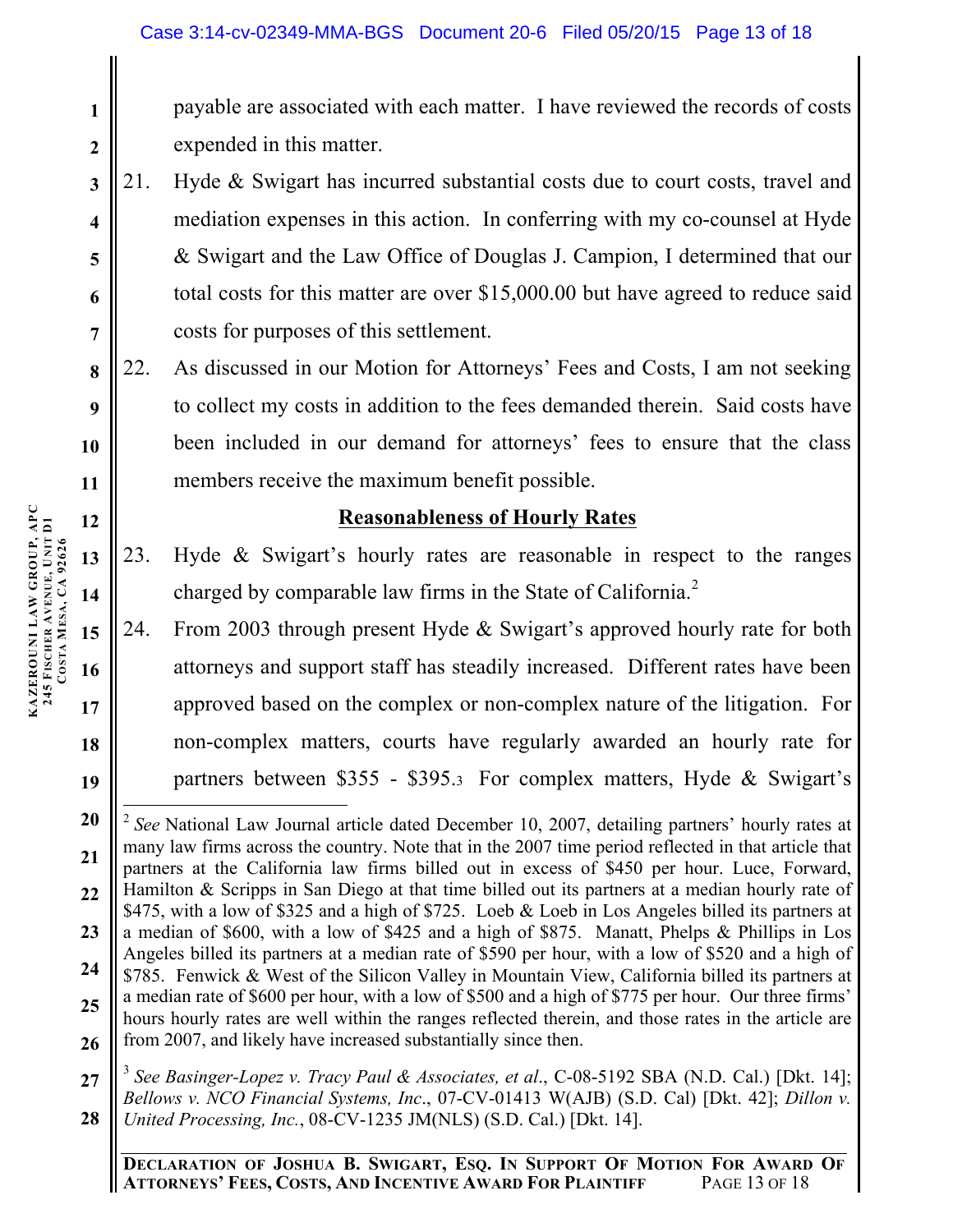reasonable billing rate has been approved by the Courts from \$395 - \$595.4 The hourly rate sought in this matter is \$595 per hour, based on the recent approval fee approval in the class action settlement of *Malta v. Wells Fargo Home Mortgage*, 10-CV-1290-BEN(NLS) [Dkt. 92].

25. While I have sought, and been approved, in the past, I am not currently seeking reimbursement for the time my paralegals or support staff have spent on the consolidated matters. The total lodestar is based solely on attorney hours incurred by me.

## **Overview of Work Performed**

9. To provide the Court with an overview of the work done by Hyde & Swigart in this case, without requiring the review of our voluminous time records themselves, I divide my firm's work into specific phases that track the progress of the litigation from our initial investigation through settlement.

**14 15 16 17 18 19 20** 10. *Initial Case Investigation*. Such investigation included the following: Conducting extensive factual and legal research into the merits of the privacy claims; discussing the facts with my client; conducting research on the Defendant and subsidiaries including whether Defendant had been investigated for any prior privacy violations; discussing joint prosecution of the action; and drafting, revising, and filing the Complaint, as well as drafting and filing the amended Complaint.

**21 22 23** 11. *Motion Practice*. I was forced to devote many hours to Motion practice on this matter. Said hours were necessary to prepare Motions for Preliminary Approval, Final Approval and the current Fee Petition.

**26 27 28** <sup>4</sup> *Lemiuex v. Global Credit & Collection Corp.,* 08-CV-1012-IEG(POR) [Dkt. 46]; *Malta v. Wells Fargo Home Mortgage*, 10-CV-1290-BEN(NLS) [Dkt. 92]; *Adams v. AllianceOne, Inc*., 08-CV-0248-JAH(WVG) [Dkt. 137]; *Gutierrez v. Barclays Group, et al.*, 10-CV-1012-DMS-BGS [Dkt. 57].

**1**

**2**

**3**

**4**

**5**

**6**

**7**

**8**

**9**

**10**

**11**

**12**

**13**

**24**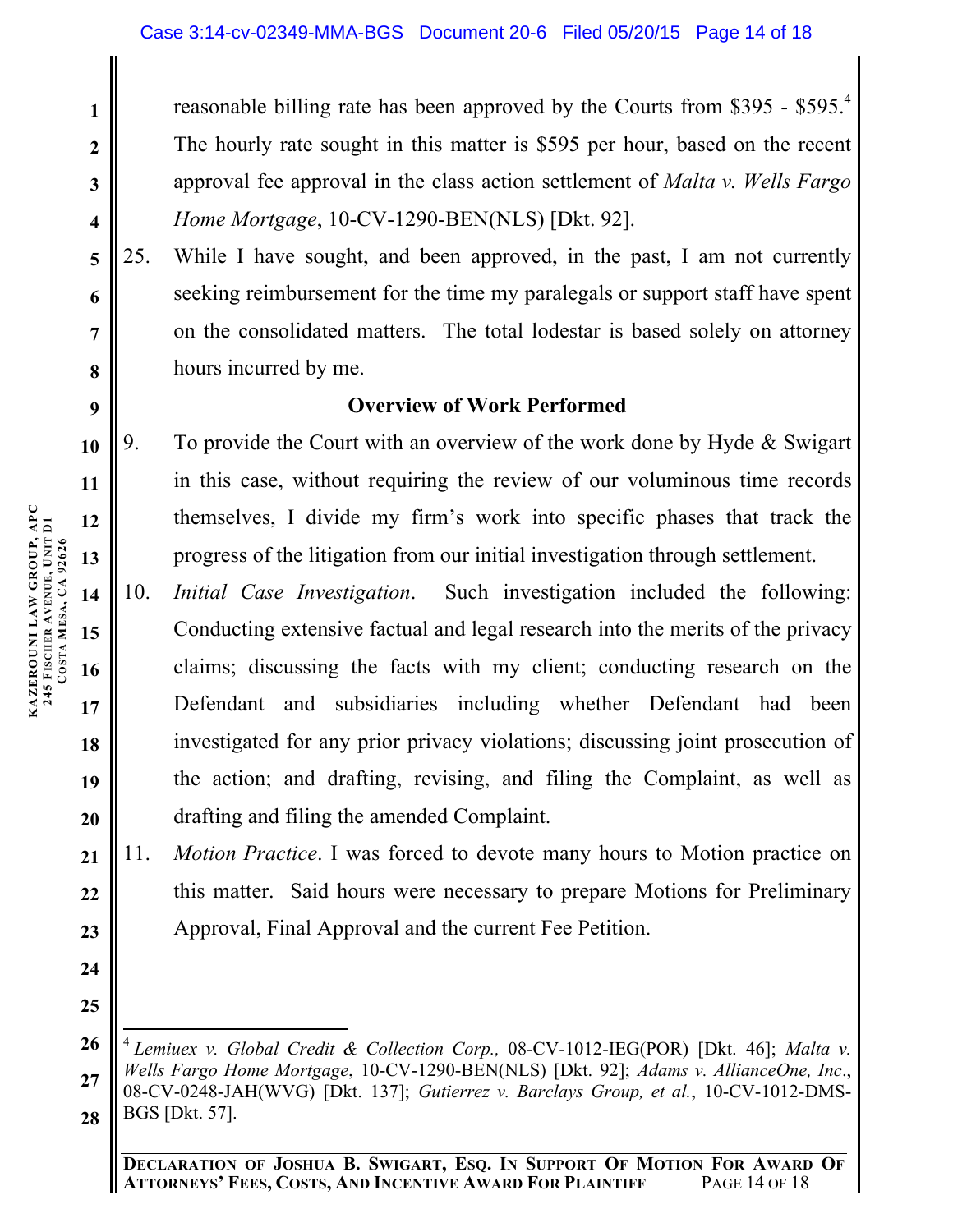- **3 4 5** 12. *Mediation*. Preparing for mediation consumed numerous hours for reviewing case law and preparing the mediation brief. In addition, I was required to travel and from the mediation. Said mediation was followed by many postmediation conference calls with counsel and the mediator to finalize the terms of the current settlement.
	- 13. *Confirmatory Discovery*. I spent numerous hours drafting and preparing for the deposition of Defendant's F.R.C.P. 30(b)(6) witness for the purposes of confirmatory discovery as well as many hours traveling to and from said deposition.
- **10 11 12 13 14** 14. *Preliminary Approval and Overseeing Settlement Administration*. As stated above I spent a considerable amount of time drafting and conferring with opposing counsel on the preliminary approval motion and supporting documentation. Once this matter was granted preliminary approval, I spent numerous hours overseeing the notice and administrative process.
	- 15. *Motion for Attorneys Fees and Costs*. I spent a substantial number of hours researching, drafting and filing the current Motion.
- **17 18 19 20 21 22** 16. *Anticipated Additional Hours Expended*. I anticipate a significant amount of work and hours will be expended after the filing of the fee application in this matter. Based on previous settlements, it can be reasonably estimated that an additional 25 hours will be expended on overseeing the administration of the settlement, preparing the final approval papers and attending the final approval hearing.

#### **23 Careful Review of Class Counsel's Lodestar and Deletion of Duplicative Work**

**24 25 26 27 28** 29. I personally reviewed the time reported in this action for all attorneys for all attorneys, law clerks, paralegals, and other personnel. I have not included and am not making a request of the time spent by other attorneys or support staff at Hyde & Swigart in this action. This time billed to the file was removed based on reasonable billing discretion and to ensure that Hyde &

**15**

**16**

**1**

**2**

**6**

**7**

**8**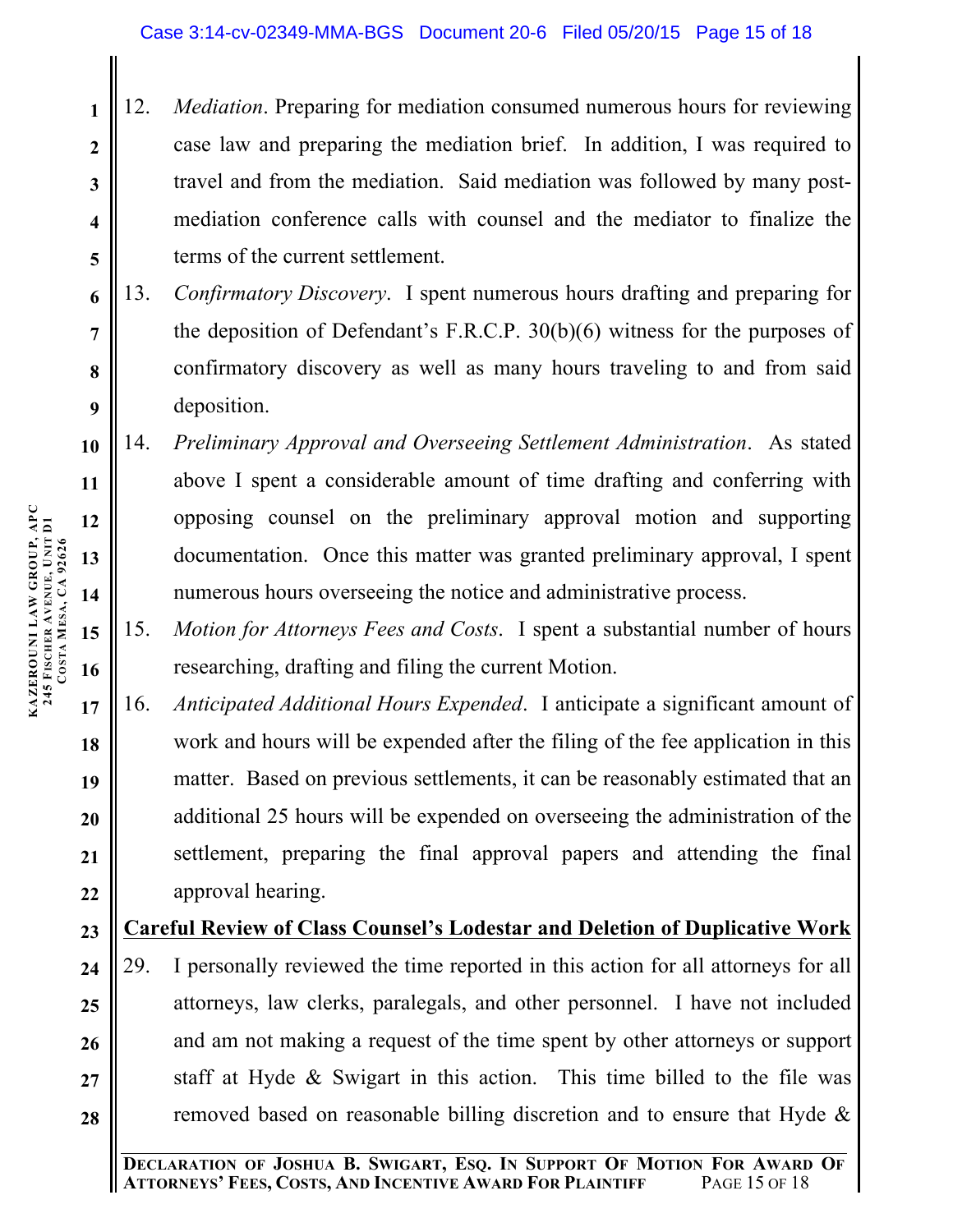Swigart is not seeking reimbursement for unnecessary duplication of efforts. I can therefore confidently assert that the lodestar and hours reported in this declaration are reasonable, particularly in light of our efforts and accomplishments in this litigation.

## **Multiplier Sought**

30. Hyde & Swigart's lodestar totals \$88,893.00 for this Action and the Heinrichs Action.

31. We are seeking a multiplier of  $3.6<sup>5</sup>$  based upon the total fees incurred by all Class Counsel lodestars of \$907,507.00 plus costs of \$33,051.88 for a total request of \$940,559.26.

32. This case is such a case that would not have been pursued by any counsel in the local geographical area unless a multiplier would be awarded. This is based on the contingency nature of this matter, the litigation risks involved, and the lost opportunity costs associated with undertaking this action, which could have been allocated to other cases. Such a multiplier is expected because of the type of class of cases in which this action falls into. Furthermore, there is absolutely no incentive for a client to hire an attorney on an hourly basis to pursue the statutory damages for a TCPA violation if the maximum recovery would be \$1,500. That would be non-economical for any client as the attorneys' fees would far exceed any potential recovery.

**21 22 23 24 25 26** 33. Furthermore, cases in which I charge an hourly rate take into account that I will likely be paid for my work. If I am not being paid, I can withdraw from the case if necessary and not have to be committed to doing work for perhaps years on a case without knowing if I will be paid or not. Here, and in this class of privacy cases, I and other counsel take these cases on only because the attorneys in the local area expect to be paid a multiplier if the case is

**1**

**2**

**3**

**4**

**5**

**6**

**7**

**8**

**9**

**10**

**11**

**12**

**13**

**14**

**15**

**16**

**17**

**18**

**19**

**20**

**<sup>27</sup> 28** <sup>5</sup> The precise multiplier sought by Class Counsel is 3.683740193; however, Class Counsel refers to the approximate multiplier of 3.6 for the sake of clarity.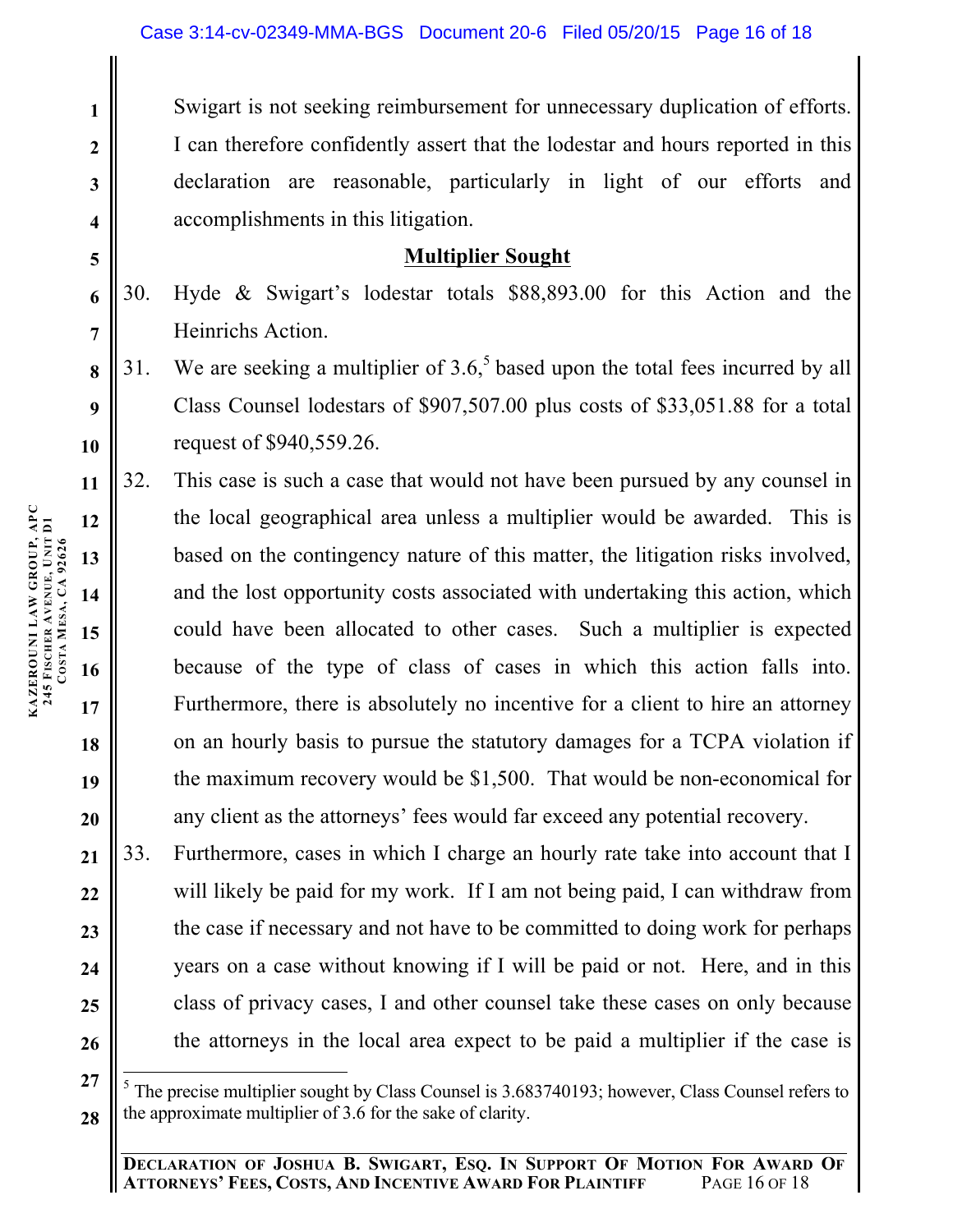successful. Here the case was successful and substantial recovery was obtained for class members, which would not have otherwise received anything.

34. Based on the type of case, the fact there is not a fee shifting provision and the result obtained a multiplier of approximately 3.6 is warranted in this case. I took this case on contingency, with no guarantee of ever being paid and faced substantial risk should the case proceed to trial. From the onset of this litigation my firm and co-counsel have expended our own resources with the risk that we would recover nothing.

## **Incentive Awards Being Sought**

- 32. As set forth in the Motion for Preliminary Approval, the named class representative is applying for an incentive awards. The class representative has been active in this litigation and provided critical information to their counsel, which made the successful litigation of this matter possible. Franklin assisted with the factual investigation in to his claims. Franklin also made herself available by telephone on the date of the mediation, reviewed and approved the settlement.
- 33. As an incentive award, Franklin seeks \$1,500 for her service as a class representative.
- 34. Based on the amount of work and involvement by Franklin, the incentive award in this case is justified.

**///**

**///**

**///**

**///**

**///**

**///**

**///**

**KAZEROUNI LAW GROUP, APC 245 FISCHER AVENUE, UNIT D1 KAZEROUNI LAW GROUP, APC<br>245 FISCHER AVENUE, UNIT D1<br>COSTA MESA, CA 92626 MESA, CA 92626** **1**

**2**

**3**

**4**

**5**

**6**

**7**

**8**

**9**

**10**

**11**

**12**

**13**

**14**

**15**

**16**

**17**

**22**

**23**

**24**

**25**

**26**

**27**